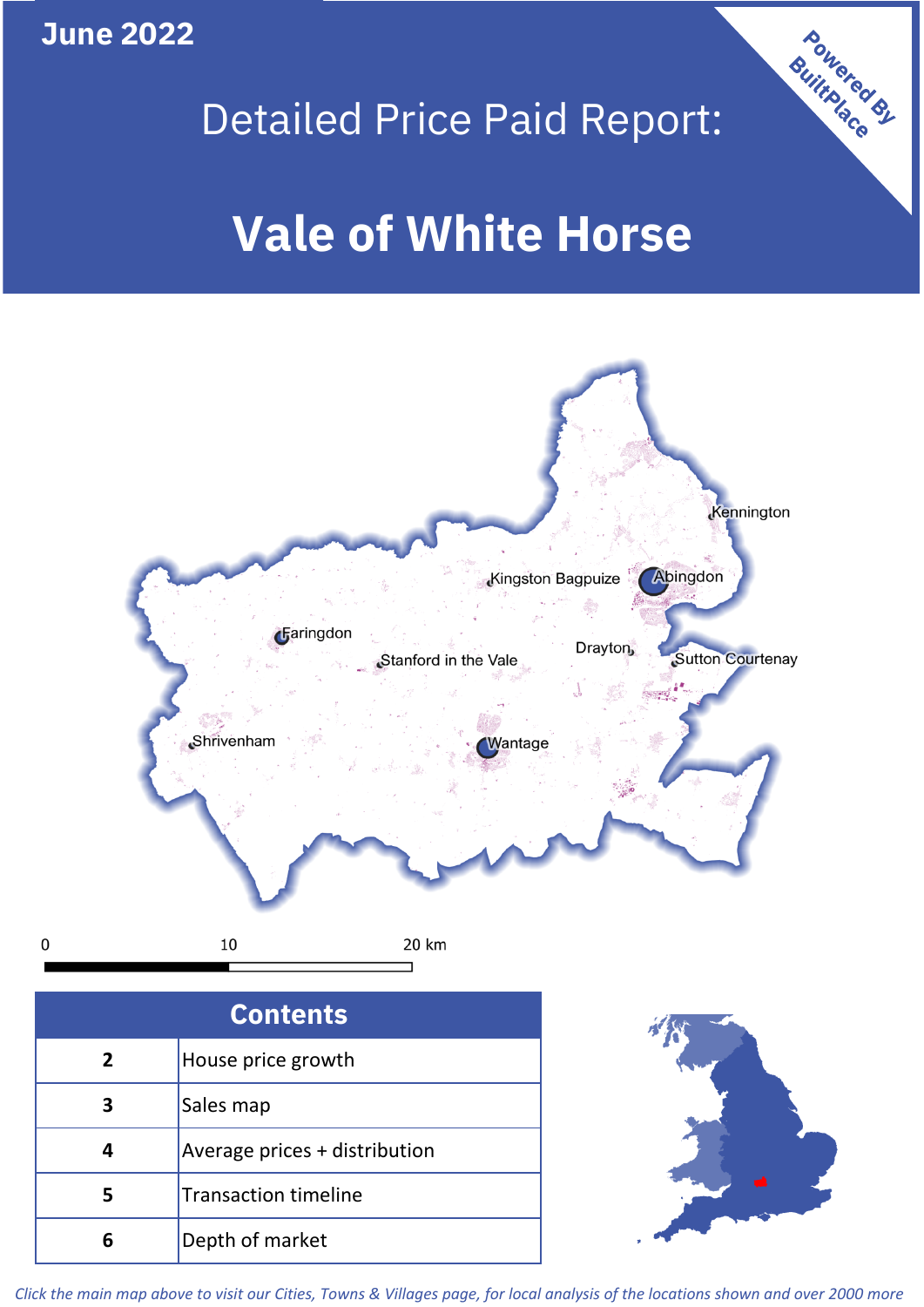### **Headline Data**

|                     | <b>Current level</b> | 3 month  | <b>Annual</b> | 5 year  | 10 year |
|---------------------|----------------------|----------|---------------|---------|---------|
| <b>House prices</b> | £418,299             | 3.6%     | 11.8%         | 22.0%   | 63.2%   |
| <b>Transactions</b> | 2,097                | $-15.1%$ | 1.3%          | $-9.0%$ | 35.9%   |

## **House Price Growth (April 2022 data)**

#### *Annual Change in House Prices*



House prices in Vale of White Horse grew by 11.8% in the 12 months to April 2022 (based on 3-month smoothed data). By comparison national house prices grew by 10.7% and prices in the South East grew by 11.5% over the same period.

Vale of White Horse house prices are now 53.8% above their previous peak in 2007, compared to +60.7% for the South East and +52.9% across England.



#### *Year-To-Date Change in House Prices, December to April*

Local prices have grown by 3.7% in 2022 so far, compared to growth of 1.2% over the same period last year.

#### *Source: OS OpenData; UK House Price Index (Contains HM Land Registry data © Crown copyright)*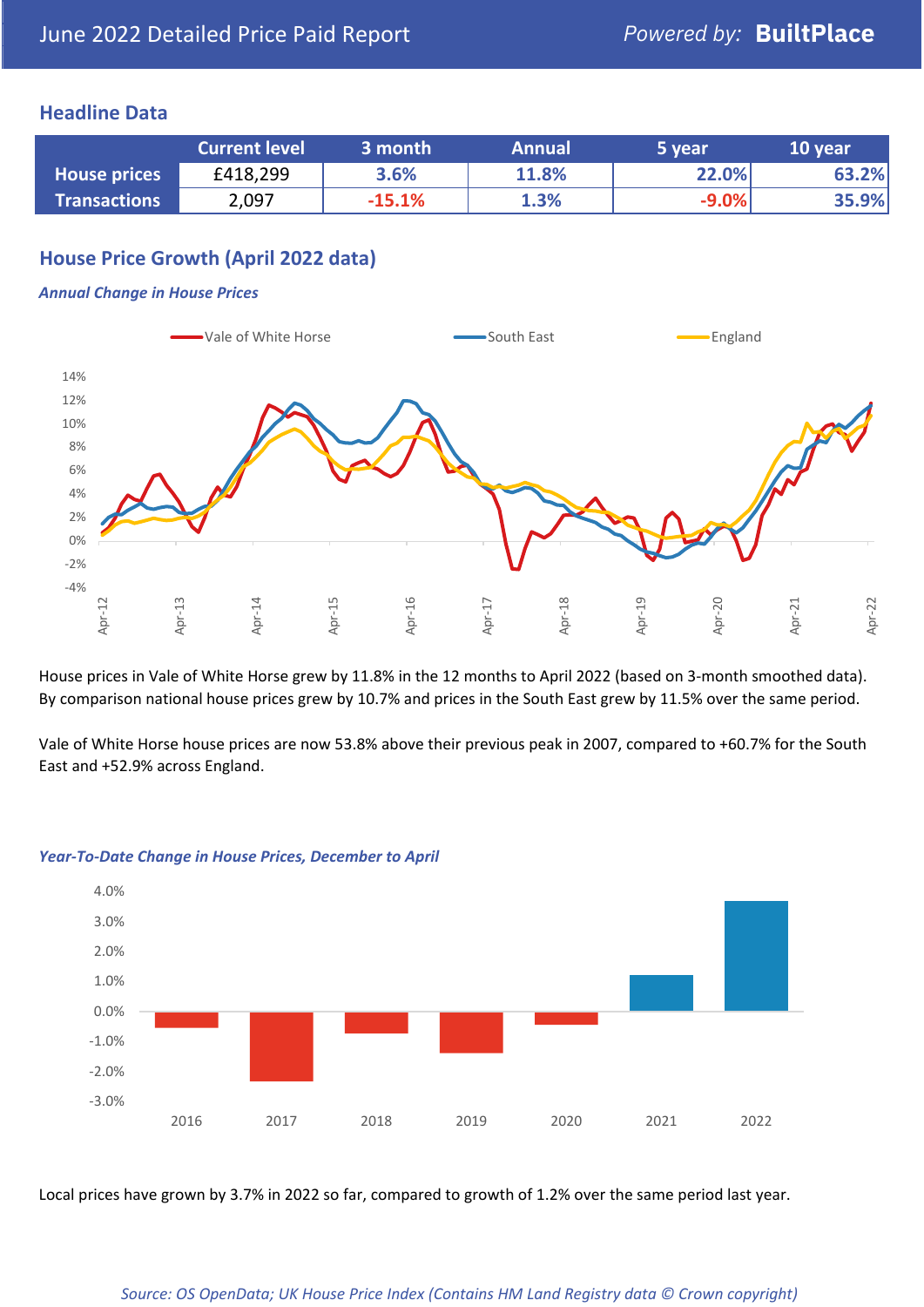# **House Price Map**

*12 months to April 2022*



*Each point is one postcode, coloured by the average value relative to all sales in this local authority (price bands are LA-specific quintiles).*

# **Map Key**

| Min      | Max      |                            |
|----------|----------|----------------------------|
| Up to    | £259,000 | 1st quintile / lowest 20%  |
| £259,000 | £328,000 | 2nd quintile               |
| £328,000 | £400,000 | 3rd quintile               |
| £400,000 | £548,000 | 4th quintile               |
| £548,000 | and over | 5th quintile / highest 20% |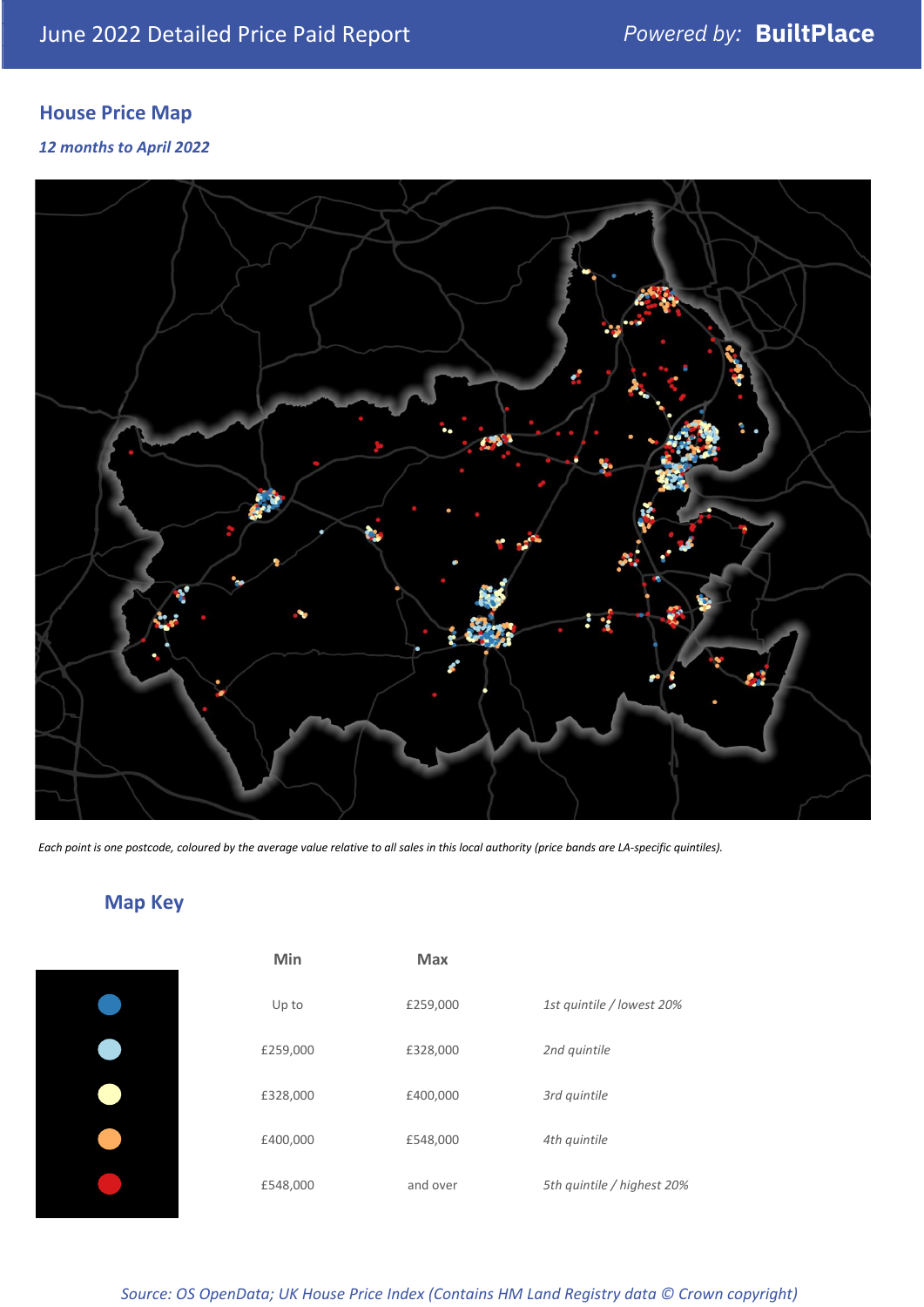# **Average House Price by Property Type**

### *12 months to April 2022*



|                 | <b>New</b> | <b>Second hand</b> |  |  |
|-----------------|------------|--------------------|--|--|
| <b>Flat</b>     | £351,800   | £219,894           |  |  |
| <b>Terraced</b> | £361,736   | £311,179           |  |  |
| Semi-detached   | £426,000   | £397,635           |  |  |
| <b>Detached</b> | £533,183   | £642,170           |  |  |

## **House Price Distribution by Year**

*All properties, by price band and calendar year (2020 = year to date)*

|                    | 1997 | 2002 | 2007 | 2012 | 2017 | 2019 | 2020 |
|--------------------|------|------|------|------|------|------|------|
| <b>Under £100k</b> | 64%  | 7%   | 2%   | 1%   | 0%   | 1%   | 0%   |
| £100-200k          | 29%  | 59%  | 28%  | 25%  | 8%   | 7%   | 10%  |
| E200-300k          | 5%   | 21%  | 40%  | 38%  | 28%  | 24%  | 18%  |
| £300-400k          | 1%   | 7%   | 14%  | 18%  | 32%  | 27%  | 31%  |
| £400-500k          | 0%   | 4%   | 8%   | 8%   | 15%  | 16%  | 15%  |
| <b>£500k-1m</b>    | 0%   | 2%   | 8%   | 9%   | 15%  | 21%  | 22%  |
| £1-2m              | 0%   | 0%   | 1%   | 1%   | 2%   | 4%   | 3%   |
| <b>Over £2m</b>    | 0%   | 0%   | 0%   | 0%   | 0%   | 0%   | 1%   |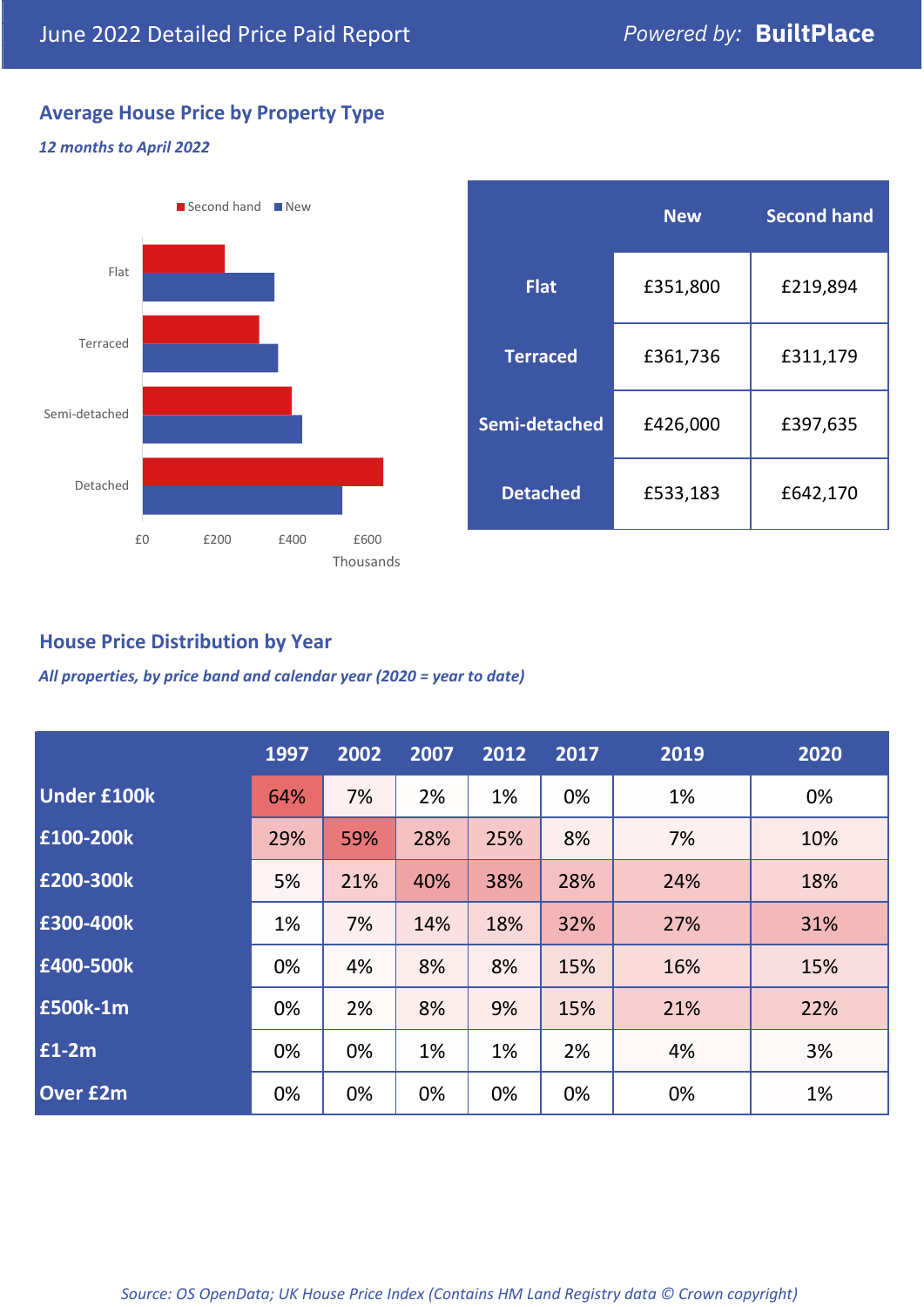## **Transactions (February 2022 data)**

*Annual Transactions, Indexed (2001-05 average = 100)*



There were 2,097 transactions in Vale of White Horse during the 12 months to February 2022. This is 88% of the average from 2001-05 and suggests activity is below pre-downturn levels.

Transactions in Vale of White Horse have fallen by 10.5% since 2014, compared to changes of -9.9% for South East and - 7.7% for England.



#### *Cash and New Build Sales as % of Total, by Year*

*Note: The data on this page EXCLUDES transactions identified as transfers under a power of sale/repossessions, buy-to-lets (where they can be identified by a mortgage), and transfers to non-private individuals - i.e. it comprises only Land Registry 'A' data.*